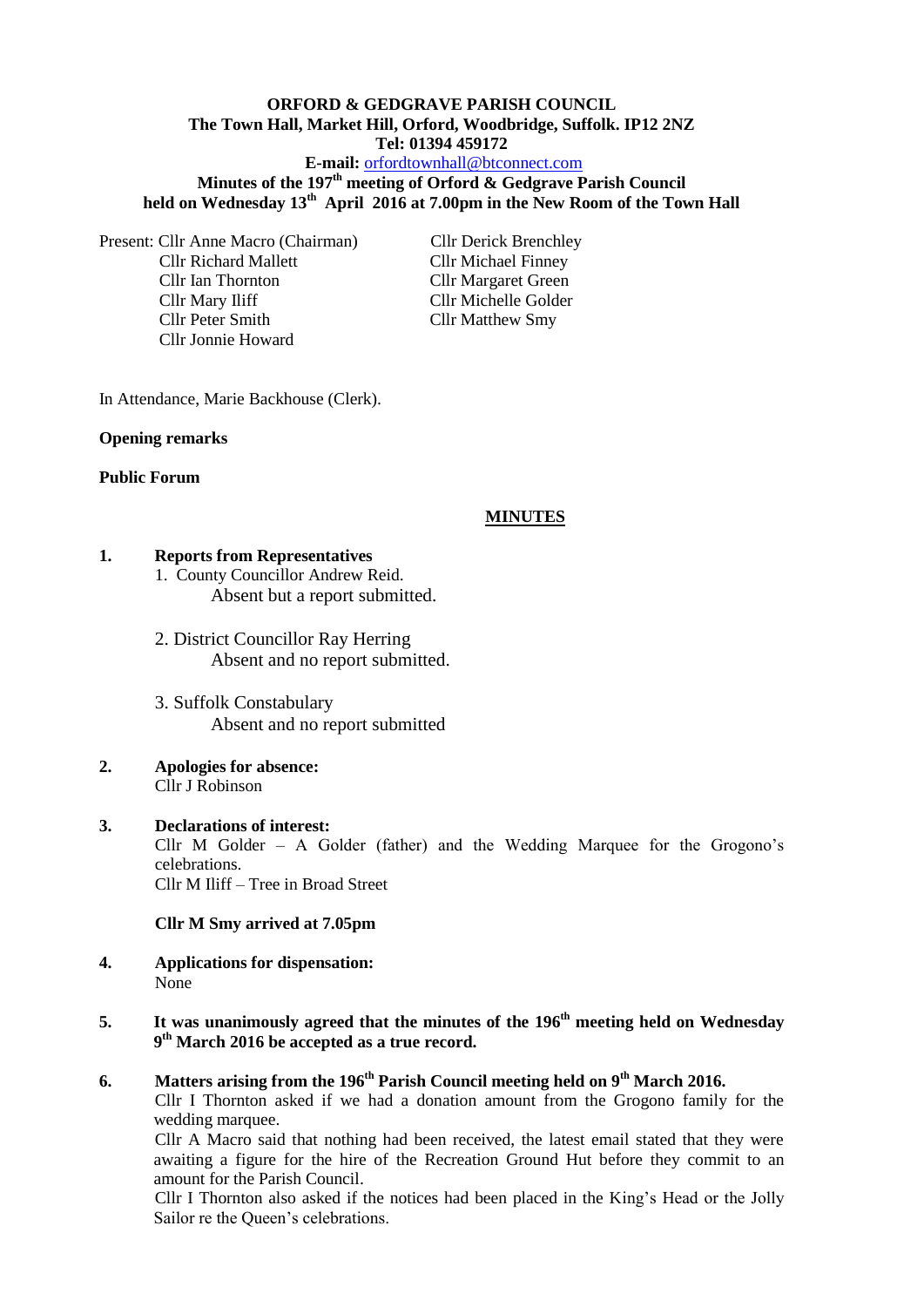### **7. Finance**

7.1 The cheques and balances for the  $1<sup>st</sup> March - 31<sup>st</sup> March$  were not available due to the Treasurer completing the end of year accounts.

#### **8. Planning**

### **DC/16/1319/LBC & 1318/FUL – 1 Chantry Barns, Broad Street, Orford**

This was a request to place a new window within the external North-West façade brick wall to allow light into living area of converted residential barn.

The Parish Council had no objection to this proposal; one comment was to place a brick arch above the window to be in keeping with the rest of the windows.

#### **Other Notifications:-**

#### **9. Parish Council Business:-**

### **(1) Queen's birthday celebrations**

Cllr M Finney commented that he is now away on the  $11<sup>th</sup>$  June, he has however organised the road closure for 4.30 in the afternoon.

Cllr A Macro wondered if the closure may be a bit earlier.

Cllr M Finney suggested that the cars should be out of the Market Square by 4.00, allowing time for the tables and chairs to be set up; if this was to be any earlier it would interfere with the normal trading day.

Cllr I Thornton felt that earlier evening would be better say between 6-10; what are we doing? Is there to be music?

Cllr M Finney suggested a 'bring and share' type of evening.

Cllr M Golder said that she knew a person with music equipment and could ask for the cost to hire him.

Cllr A Macro reported that she had spoken to the NOTT Clerk whom suggested that we may be able to spend about £750 from the Village Fund to assist with the cost.

Cllr M Finney said that we would need to have the Town Hall available if the weather was bad; Guy Marshall would bring the BBQ if he was asked to enable people to cook their sausages etc. It would also be nice to have some bunting. If asked, electric could be sourced from one of the residents on the square.

Cllr A Macro said that the Flower Show has bunting, maybe we could borrow that.

Cllr J Howard suggested that the Market Square should have some Union Jacks flying, and possibly some birthday banners. Could we place something in the Village Voice asking for volunteers to decorate the Square?

Cllr A Macro suggested that we have someone to do face painting.

Cllr M Green commented that she knows of a couple of people that may be able to do that.

Cllr A Macro asked if we should order medals to give to the children, as in the past they have been given commemorative mugs; these would be given to the village children up to the age of 11.

It was agreed by all that the medals should be ordered.

Cllr M Finney said that a person was required to be the man on the ground for the day as he was away.

It was agreed that Cllr J Howard should be that person.

Cllr A Macro read out the email concerning the birthday message to the Queen.

The Councillors voted to send the message to Buckingham Palace.

Cllr M Iliff offered to set the message out in the correct format.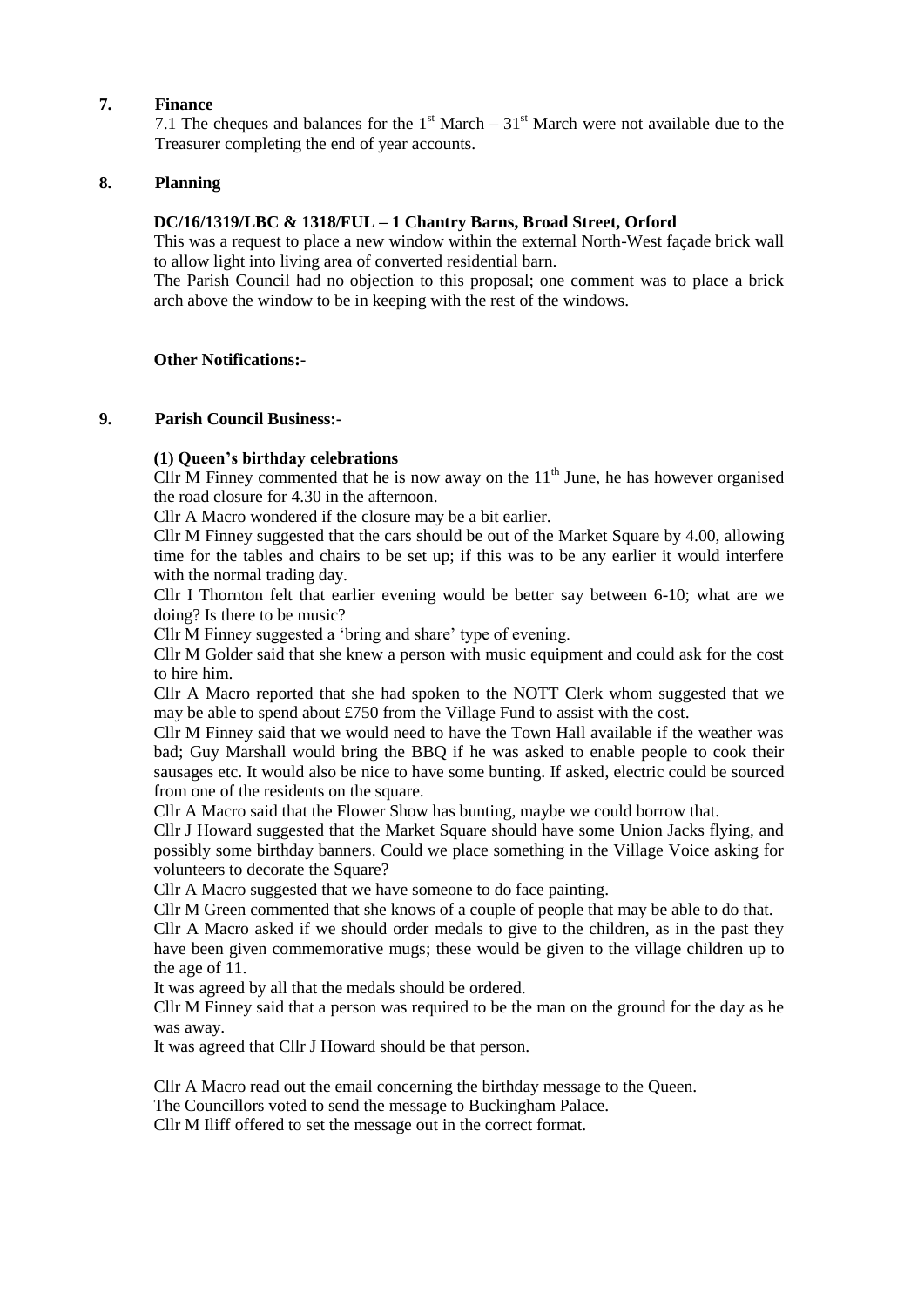# **(2) Update on the multiplay.**

Cllr A Macro reported that the deposit had been sent and we were awaiting a date of when the work would commence.

# **(3) Recreation Ground**

Cllr A Macro reported that there had only been one quote to replace the lights on the recreation ground track. The Clerk had asked three other companies for quotes and still awaiting these.

Cllr A Macro commented that a letter had been sent to the Sports & Social Club about a contribution to the cost of the track, but no reply had been received.

Cllr A Macro also reported that there had been a problem with parking on the recreation ground; the Sports & Social Club suggested that a strip of grass from the children's play area to the tennis courts should be replaced with grass crete to allow for parking.

Cllr M Golder said that it should be kept as grass.

Cllr I Thornton said that he had found something from NALC relating to allowing parking on village greens.

Cllr A Macro asked Cllr I Thornton if this document relating to parking on the village greens could be passed to all the Councillors; parking on the recreation ground churns up the grass when it is wet.

Cllr J Howard commented that the area to the right of the tennis courts could be cleared out for parking; if the hedge was to be removed and the trees left there would be enough room for at least 12-15 cars; the hut needs to be actively let to families and to enable this we need to have adequate parking. Parking could be on the grass, but only when it is dry.

Cllr D Brenchley suggested that we could use grass crete on the larger area in front of the hut.

Cllr M Iliff replied that this is very expensive.

Cllr A Macro said that we could budget for it next year but the precept would have to be increased to cover it.

Cllr M Finney suggested that we wait to see if the Sports & Social Club would have a new committee, and then talk to them about policing the parking

## **(4) Policies – to re-adopt the Standing Orders**

It was agreed by all the Councillors to adopt the Standing Orders.

## **(5) Staff meetings**

The Clerk reported that she had met with the Litter Controller Jon Cheney; he had no problems; he reported that the grit bins needed to be refilled; I commented that we had nothing to say only that the village was clean and tidy.

The Clerk also met with the Groundsman Anthony Golder, he commented that he had a problem with people removing or kicking up the mole traps on the recreation ground, this had meant that more visits to the area were necessary; therefore he would like to have an increase of 1 hour per week. This would have to be considered as it would be an increase in wages that may not be budgeted for. No other problems; he was pleased with the new container and the equipment.

## **(6) Wedding marquee on the recreation ground**

Cllr A Macro reported that herself and the Clerk had already attended two meeting on the recreation ground with Mrs Grogono; there are now to be two marquees on the grass, one for the caterers as well as the main marquee for the guests.

There has also been a rumour that they may be planning a lunch party in the marquee on the Sunday.